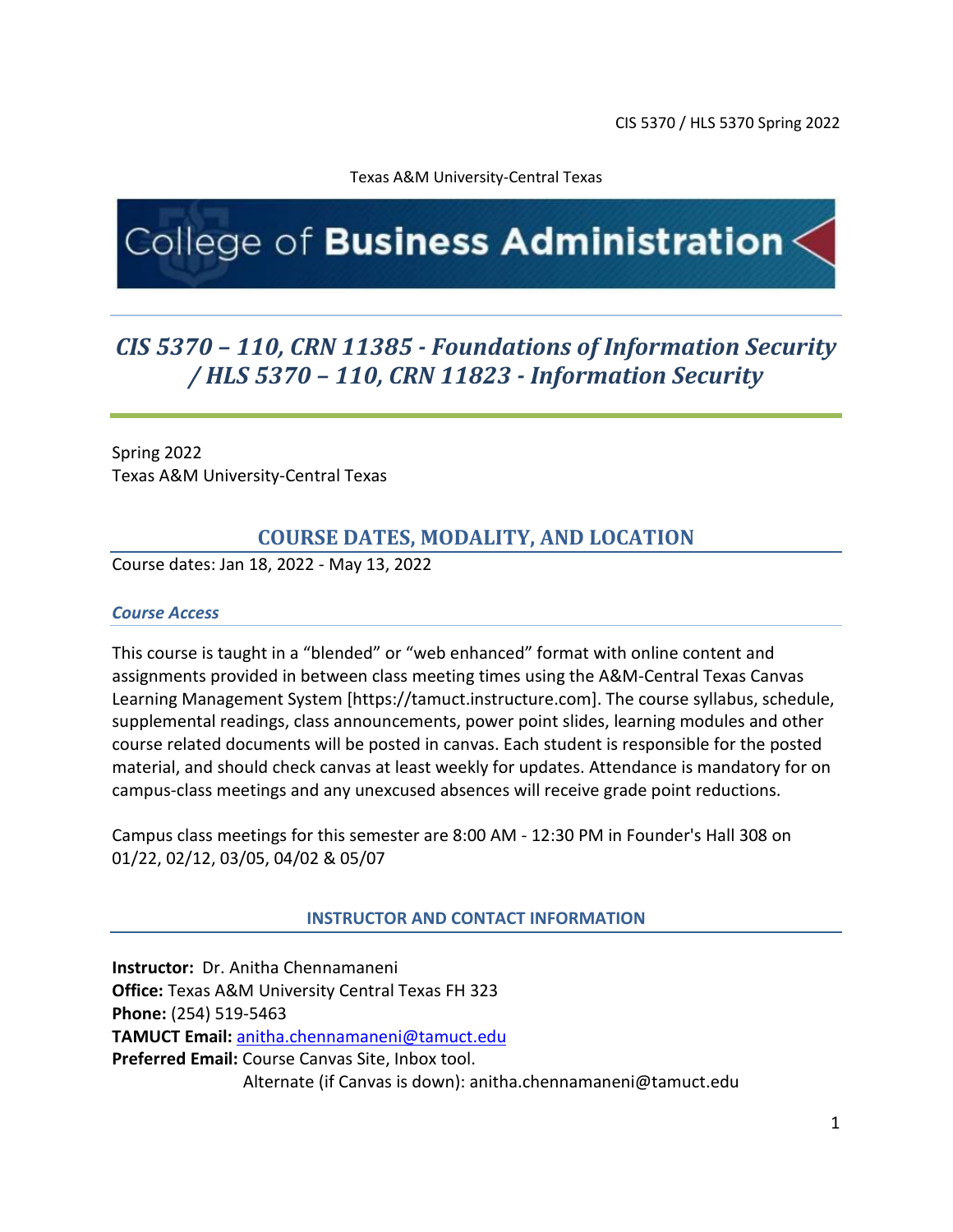**Office Hours:** Monday 11 am – 1 pm Wednesday 11 am - 1 pm Other days and times by appointment only

**Student-instructor interaction:** Please send all course related email correspondence through Canvas Inbox Tool. Please use TAMUCT email only when Canvas is not available. I check email several times a day during the week and at least once during the weekends. I will respond within 24 hours and within 48 hours on Saturday through Sunday. Please do not hesitate to stop by my office during the scheduled office hours or contact me via phone / Canvas Conversations Tool or *TAMUCT email,* if there are any personal problems or challenges that are hindering your regular progress in the course.

# **Emergency Warning System for Texas A&M University-Central Texas**

**SAFEZONE.** SafeZone provides a public safety application that gives you the ability to call for help with the push of a button. It also provides Texas A&M University-Central Texas the ability to communicate emergency information quickly via push notifications, email, and text messages. All students automatically receive email and text messages via their myCT accounts.

Downloading SafeZone allows access to push notifications and enables you to connect directly for help through the app.

You can download SafeZone from the app store and use your myCT credentials to log in. If you would like more information, you can visit the **[SafeZone](http://www.safezoneapp.com/)** website [www.safezoneapp.com].

To register SafeZone on your phone, please follow these 3 easy steps*:*

- 1. Download the SafeZone App from your phone store using the link below:
	- o [iPhone/iPad:](https://apps.apple.com/app/safezone/id533054756) [https://apps.apple.com/app/safezone/id533054756]
	- o [Android Phone / Tablet](https://play.google.com/store/apps/details?id=com.criticalarc.safezoneapp) [https://play.google.com/store/apps/details?id=com.criticalarc.safezoneapp]
- 2. Launch the app and enter your myCT email address (e.g. {name}@tamuct.edu)
- 3. Complete your profile and accept the terms of service

# **COURSE INFORMATION**

# **Course Overview and Description**

This course explores technical and managerial aspects of information security and assurance. Topics include Security and Risk Management, Business Assets Security, Communication and Network Security, Database Security, Operating systems security, Identity and Access Control Management, Physical, technical and operational security measures, Security policy and management.

# **Course Objectives**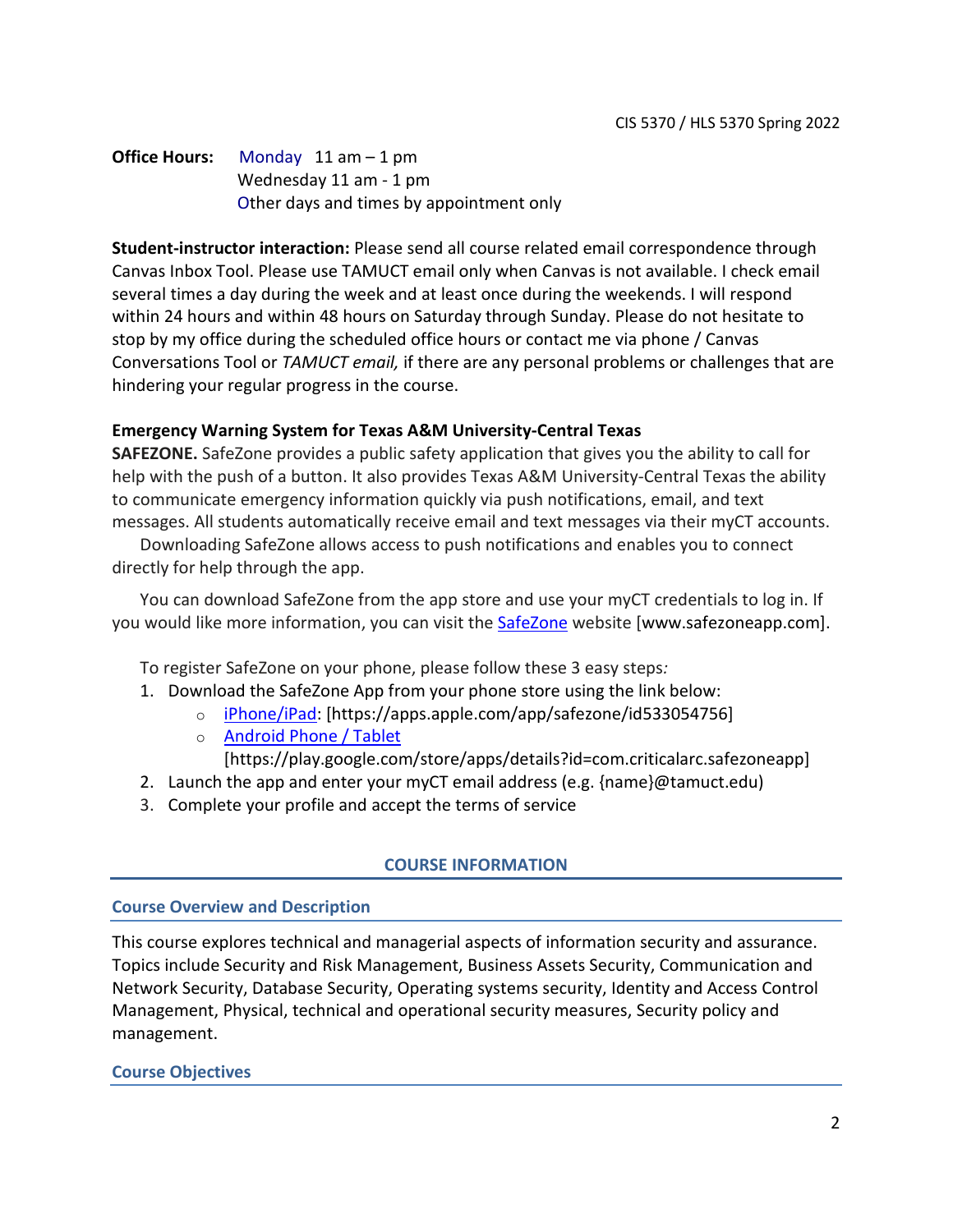To ensure students have an understanding of the many areas of Information/Cyber Security.

# **Student Learning Outcomes:**

- Describe the fundamental principles and concepts of Information Technology Security and Information Assurance
- Recognize the need for the careful design of a secure organizational information infrastructure.
- Demonstrate an understanding of security technologies
- Develop a comprehensive security model
- Explain the concepts of threat, evaluation of assets, information assets, physical, operational, and information security and how they are related.
- Evaluate network, database and operating systems security.
- Apply risk management techniques to manage risk, reduce vulnerabilities, threats, and apply appropriate safeguards/controls.
- Demonstrate an understanding of issues, current trends and legal aspects of Cyber Security
- Demonstrate an understanding of Identity and Access Control Management
- Design and guide the development of an organization's security policy.

# **Required Textbook**

Required: *Fundamentals of Information Systems Security with Cybersecurity Cloud Labs Third Edition, David Kim; Michael G. Solomon, PhD, CISSP, PMP, CISM; Jones & Bartlett, 2018 (ISBN: 9781284159714)*

*To gain access to the labs, you will need to purchase the access code either with the print book bundle, eBook bundle or standalone. Here are the purchase options below:* 

*Print +Lab - <https://www.jblearning.com/catalog/productdetails/9781284159714>*

*eBook + Lab - <https://www.jblearning.com/catalog/productdetails/9781284188622> (please note the 15% off coupon students can use!)*

*Lab (no book included) - <https://www.jblearning.com/catalog/productdetails/9781284141665>*

Optional Textbook: CISSP (ISC)2 Certified Information Systems Security Professional, 9th Ed. James Michael Stewart, Mike Chapple ISBN: 978-1119786238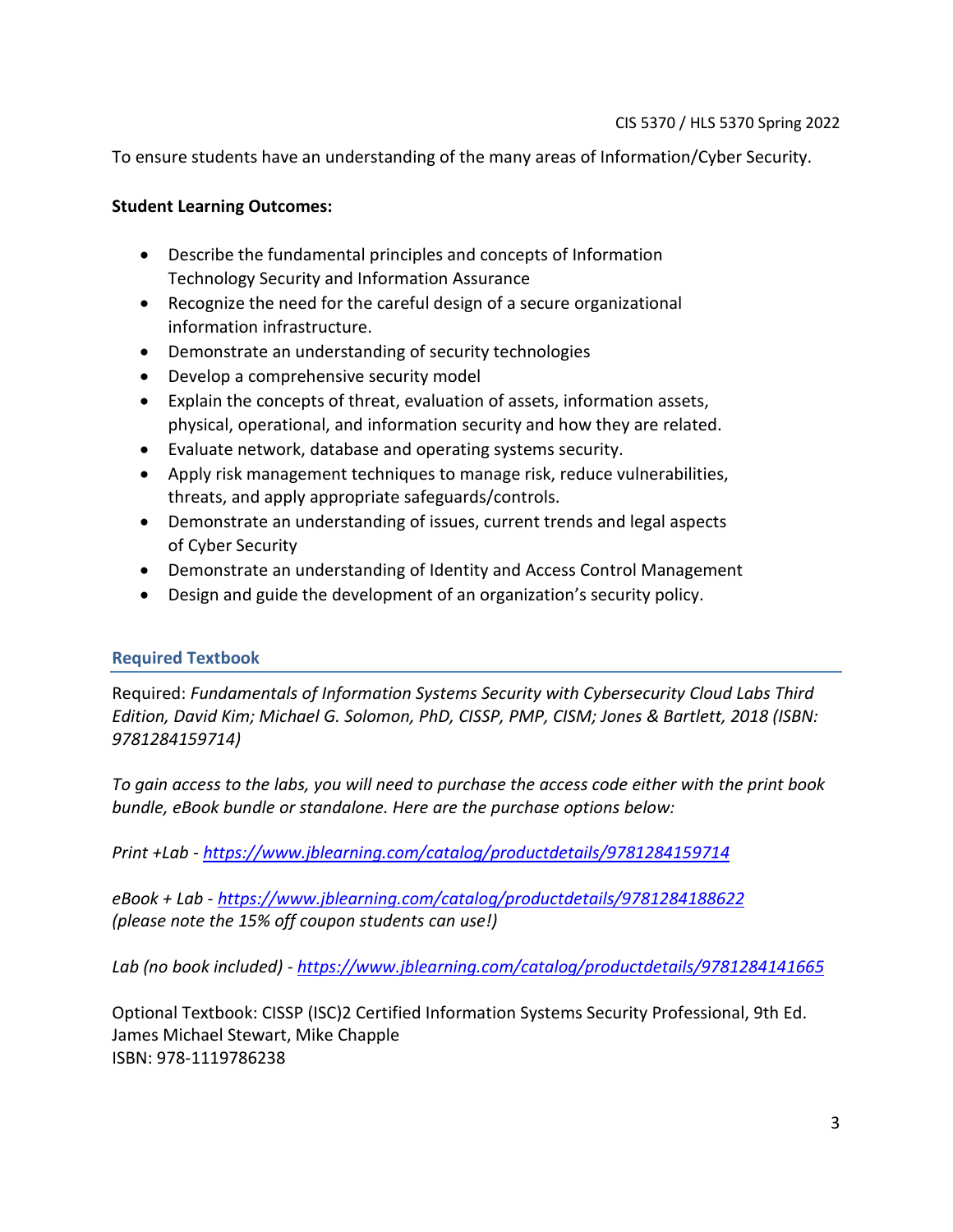Note: A student of this institution is not under any obligation to purchase a textbook from a university-affiliated bookstore. The same textbook may also be available from an independent retailer, including an online retailer.

- **Supplementary Material:** The course textbook will be supplemented with other materials including research paper readings, case studies, presentations, industry articles, videos, etc.
- **On-Line References TBA**

Current publications - The campus library contains numerous books and periodicals relating to Computer Science. The student should take advantage of this resource by visiting the library.

# **COURSE REQUIREMENTS**

- **Reading Assignments:** All assigned chapters will be used as basis for class /canvas discussions. Students are expected to study the assigned readings before each class session.
- **Class Participation:** *Canvas Discussions & In-class Assignments -* Students are required to participate in class and Canvas throughout the semester. Students are expected to post thoughtful and comprehensive responses to the discussion questions in canvas as well as respond on a timely basis to a minimum of two classmates' postings. Failure to do so will result in point loss. Post your initial response to the discussion topic prior to 11.59 pm Wednesday and respond to other student's postings later in the week. Please do not be late in your postings as other students will be waiting on your post to respond to later in the week. Discussion topics, due dates and the grading rubric specific to discussion evaluations are available in canvas and should be used as a guide when participating in discussions. It is each student's responsibility to accumulate notes from assigned readings, supporting videos, and other sources and reference them in the postings to support one's own arguments, add an insight to classmate's postings and/or challenge classmates' postings. Sources when referenced must be cited in the postings. Follow-up posts need to be meaningful and should promote in depth discussions on a topic at higher level of thinking. A mere cursory response such as "I agree" or "I disagree" or a "good post" without any substantive content to backup would result in point loss. In all postings, students are expected to observe proper rules of netiquette in both oral and written communications and conduct in a professional manner. Late submissions are not allowed for discussion forums.

Additionally, there will be in-class assignments/exercises. These need to be completed in class. Makeups and late submissions are not allowed for in-class assignments.

The maximum total for canvas discussion posts and in-class assignments is 150 points.

• **Examinations** - There will be two major exams. Each will be worth 200 points. Makeup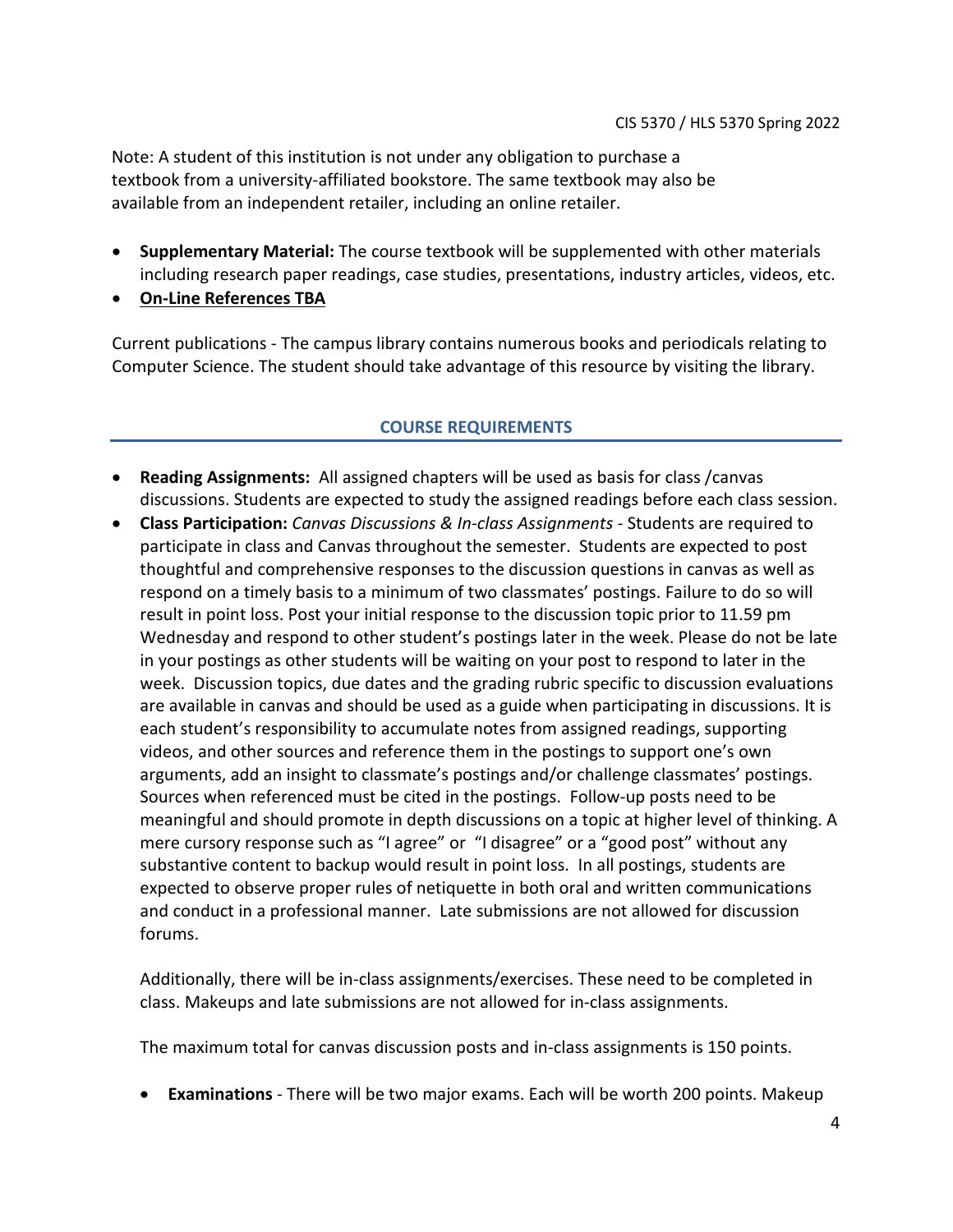exams will be given ONLY when arrangements have been made PRIOR to the class meeting.

- **Lab Assignments** There will be 10 lab assignments. Labs are designed to provide hands on training for mastering key course concepts. Instructions for lab assignments are available in canvas. All assignment submissions require a zipped copy of your assignment that allows me to unzip, open, and view the contents or other documents associated with the assignment. Please include your name and assignment identification in the zip file name (YourName ChX.zip). You should also note that archives such as .rar, .gz, .tar, .7z, (among others) are not zip archives. Assignment submissions failing to provide the specified naming, identification, and format will not be accepted for grading. All assignments are due on the specified due date and time. Assignments turned in after due dates are considered late. 5 points will be deducted for each day the assignment is late. Special circumstances need to be discussed with the instructor ahead of time when possible
- **Semester Long Project**: There will be one Team Project where student teams will work on IT security project to analyze risks, threats, and vulnerabilities, apply countermeasures, and audit an information systems environment. The project is worth 150 points and is divided into three parts. Details for each part of the project can be found in Canvas under term project. For the team project, students can self-select into teams of 2 to 3 members. Use Canvas people tool (on the left side of the menu in your course) to create a group and add the members. Students must choose their teammates before the end of the second week. Deliverables turned in after due date are considered *late*. 5 points will be deducted for each day the deliverables are late. Special circumstances need to be discussed with the instructor ahead of time when possible.
- **Team Projects:** Each team will select a leader, and the team will have meetings outside class time either online or face to face. I expect each team member to fully participate on team projects. All team members will receive the same grade for the team projects. However, I reserve the right to make exceptions to that practice as circumstances such as performance imbalance or communication issues warrant. Poor individual contributions to the team project as noted by your team members will result in a poorer individual grade on the team project.
- **Research Paper:** Each student is required to write a major paper on a topic from this course that is of interest to you. Topics must be approved by the professor by the end of fourth week. This paper must be 8 to 10 pages in length (type written and doublespaced, 12 point font with 1 inch margins) excluding bibliography, table of contents, graphics, tabular or illustrative material. References should include current sources and must conform to APA style. The paper is expected to meet graduate-level standards and be suitable for publication in a professional journal. You should research at least 12 external references such as academic journal /conference papers, trade journals, short videos and relevant websites for your paper. At least 8 of these references must be from peer reviewed journals or conferences only. Use of Wikipedia or the class text as a reference will cause a serious loss of points. References must include the published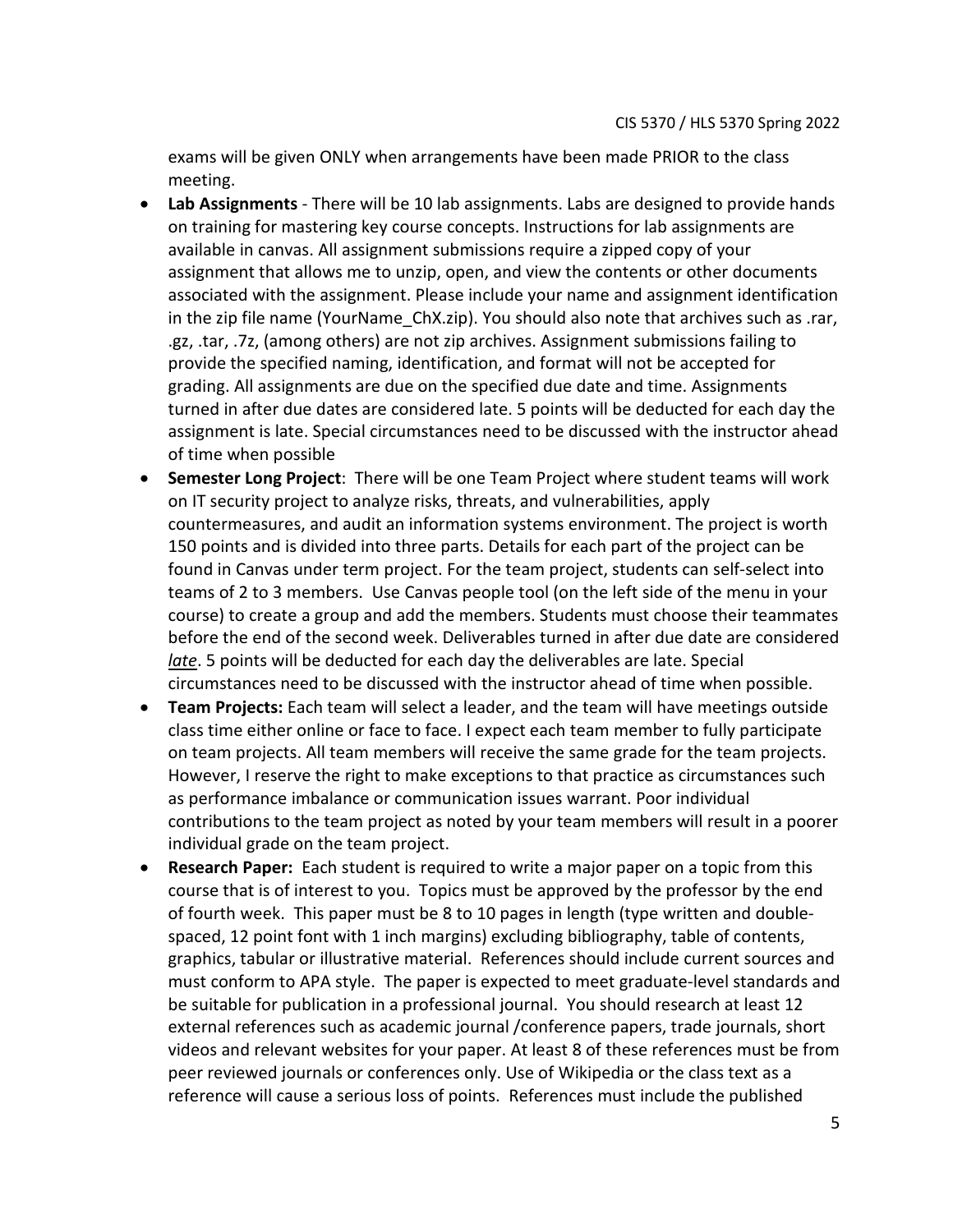journal / conference name and information, NOT a URL where paper was found. Research paper is worth 100 points. A grading rubric for research paper is available in canvas and should be used as a guide when completing the paper. Late submissions are not allowed for research paper.

| Assignment            | Points      | Percent | My Grade |
|-----------------------|-------------|---------|----------|
| Exam 1                | 200 points  | 20%     |          |
| Exam 2                | 200 points  | 20%     |          |
| Class Participation:  | 150 points  | 15%     |          |
| Canvas Discussions /  |             |         |          |
| In-class Assignments  |             |         |          |
| Lab Assignments       | 200 points  | 20%     |          |
| Semester Long Project | 150 points  | 15%     |          |
| Research Paper        | 100 points  | 10%     |          |
| <b>Total</b>          | 1000 points | 100%    |          |

# **Grading Criteria Rubric and Conversion**

| 89.5-100%  | 895-1000 points |   |
|------------|-----------------|---|
| 79.5-89.4% | 795-894 points  | R |
| 69.5-79.4% | 695-794 points  |   |
| 59.5-69.4% | 595-694 points  |   |
| $0-59.4%$  | 0-594 points    |   |

# **Posting of Grades:**

All student grades will be posted in the Canvas Grade book and students should monitor their grading status through this tool. Grades for weekly assignments, discussions, quizzes and exams will be posted within 7 days following the due date.

#### **CALENDAR**

#### **Complete Course Outline**

The instructor reserves the right to make changes to this syllabus. Any changes that effect grades or grading will be made in writing.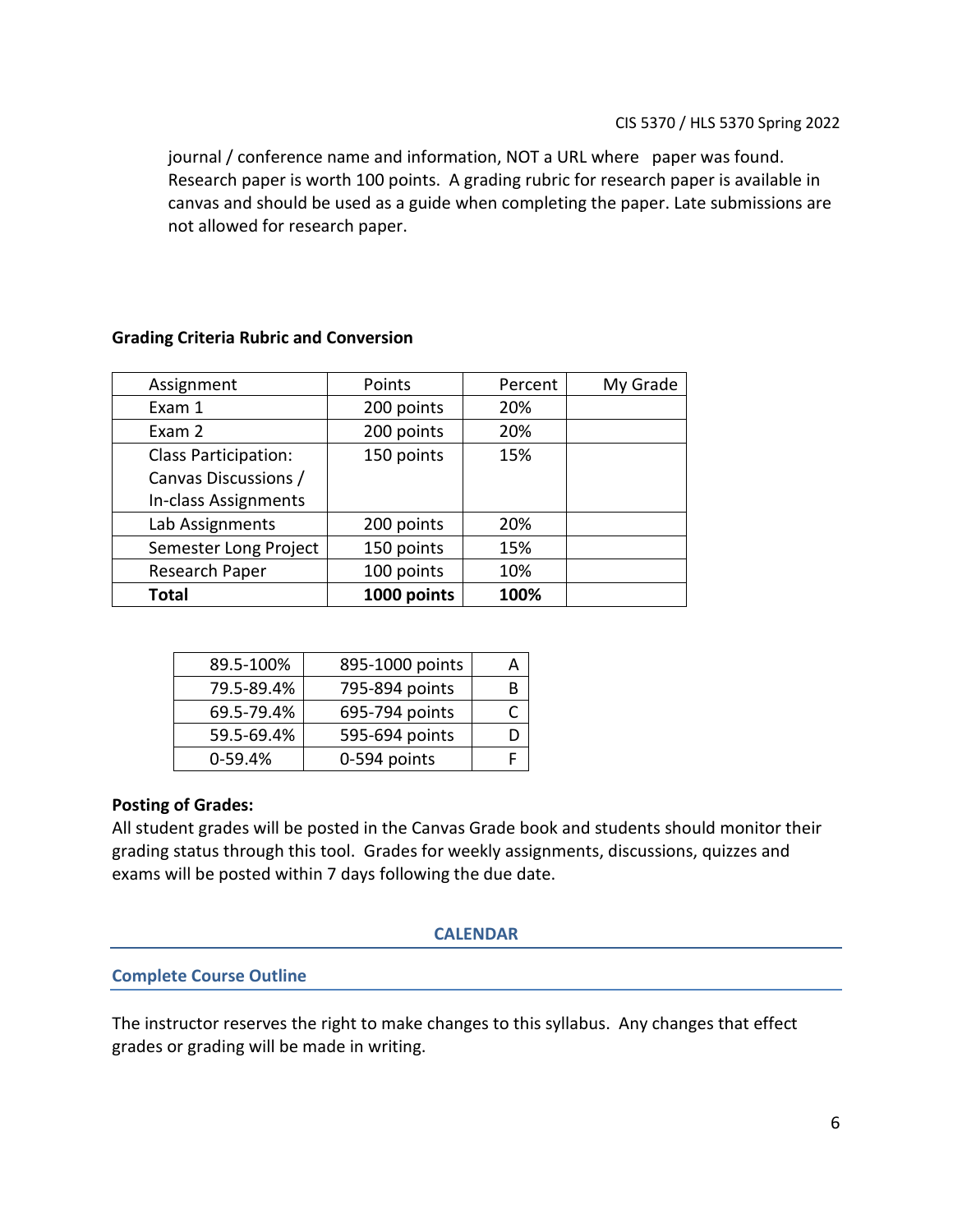CIS 5370 / HLS 5370 Spring 2022

| <b>Week</b>    | Week of:   | <b>On Campus</b>                                                                                                                   | <b>Topic</b>                                                      | <b>Assignments Due</b>                                                                                                                    |
|----------------|------------|------------------------------------------------------------------------------------------------------------------------------------|-------------------------------------------------------------------|-------------------------------------------------------------------------------------------------------------------------------------------|
| $\mathbf{1}$   | 01/18/2022 | <b>Meeting Dates</b><br>01/22/2022<br>Content coverage<br>includes chapters 1,<br>2, 3 from the<br>textbook & assigned<br>readings | Course Welcome,<br>Introduction, and<br>Expectations<br>Chapter 1 | Syllabus<br>Acknowledgement Due<br>Post to Introductory<br>Meet & Greet<br>Discussion forum<br>In-Class Exercises /<br><b>Discussions</b> |
| $\overline{2}$ | 01/24/2022 |                                                                                                                                    | Chapter 2                                                         | Lab Assignment 1 Due                                                                                                                      |
| 3              | 01/31/2022 |                                                                                                                                    | Chapter 3                                                         | Discussion Post 1<br>Lab Assignment 2 Due                                                                                                 |
| 4              | 02/07/2022 | 02/12/2022<br>Content coverage<br>includes chapters 4,<br>5, 6 from the<br>textbook & assigned<br>readings                         | Chapter 4                                                         | Project Part 1: Risks,<br>Threats, and<br>Vulnerabilities<br>Research Paper Topic<br>due<br>In-Class Exercises /<br><b>Discussions</b>    |
| 5              | 02/14/2022 |                                                                                                                                    | Chapter 5                                                         | <b>Discussion Post 2</b><br>Lab Assignment 3 Due                                                                                          |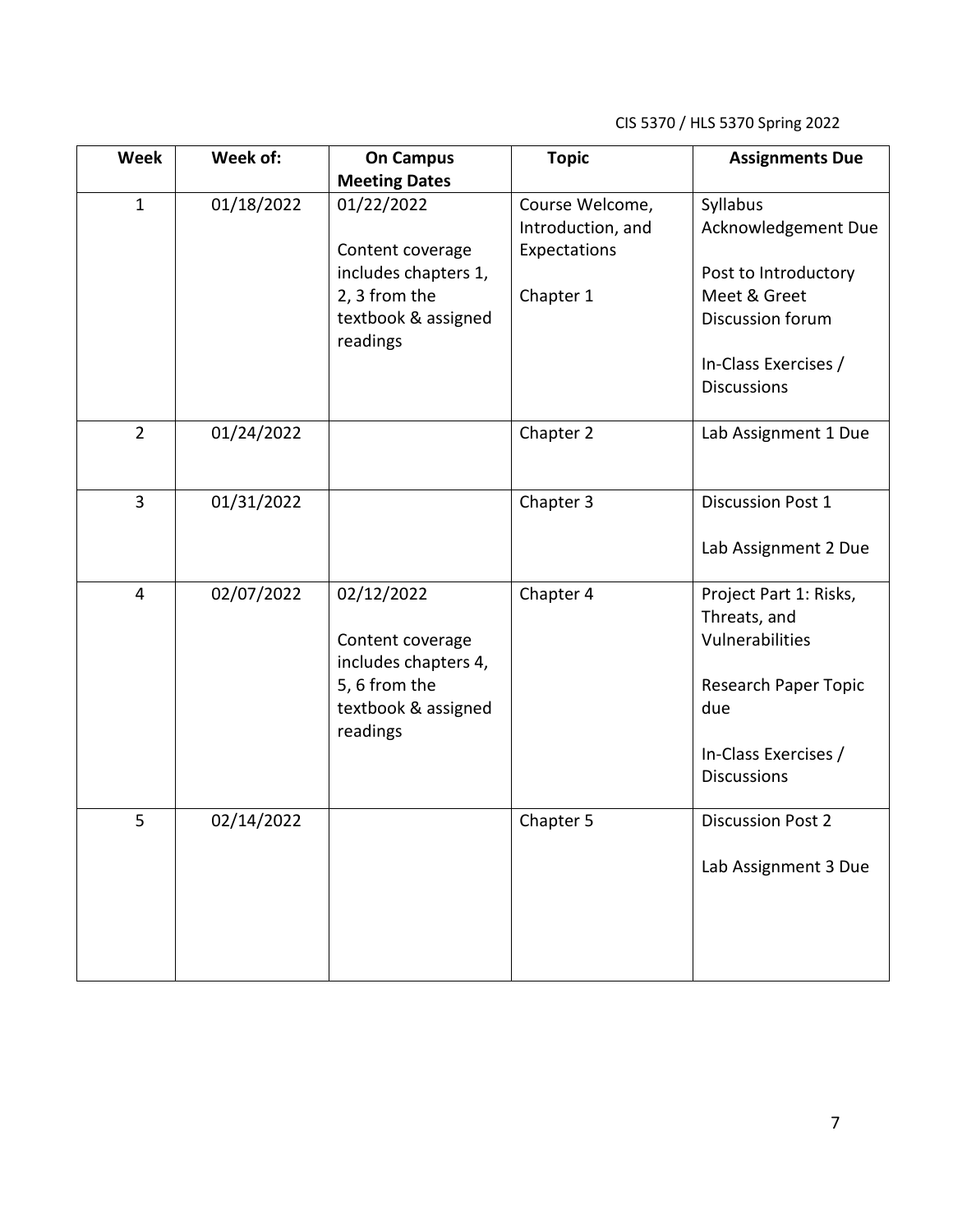# CIS 5370 / HLS 5370 Spring 2022

| 6              | 02/21/2022 |                                                                                                               | Chapter 6           | Lab Assignment 4 Due                                                       |
|----------------|------------|---------------------------------------------------------------------------------------------------------------|---------------------|----------------------------------------------------------------------------|
| $\overline{7}$ | 02/28/2022 | 03/05/2022<br>Content coverage<br>includes chapters 7,<br>8, 9 from the<br>textbook & assigned<br>readings    | Chapter 7           | Lab Assignment 5 Due<br>In-Class Exercises /<br><b>Discussions</b>         |
| 8              | 03/07/2022 |                                                                                                               | Chapter 8           | Exam 1 Due<br>Lab Assignment 6 Due                                         |
|                | 03/14/2022 |                                                                                                               | <b>Spring Break</b> |                                                                            |
| 9              | 03/21/2022 |                                                                                                               | Chapter 9           | Project Part 2: Gap<br>Analysis Plan and Risk<br>Assessment<br>Methodology |
| 10             | 03/28/2022 | 04/02/2022<br>Content coverage<br>includes chapters 10,<br>11, 12 from the<br>textbook & assigned<br>readings | Chapter 10          | Lab Assignment 7 Due<br>In-Class Exercises /<br><b>Discussions</b>         |
| 11             | 04/04/2022 |                                                                                                               | Chapter 11          | Lab Assignment 8 Due<br><b>Discussion Post 3</b>                           |
| 12             | 04/11/2022 |                                                                                                               | Chapter 12          | Lab Assignment 9 Due                                                       |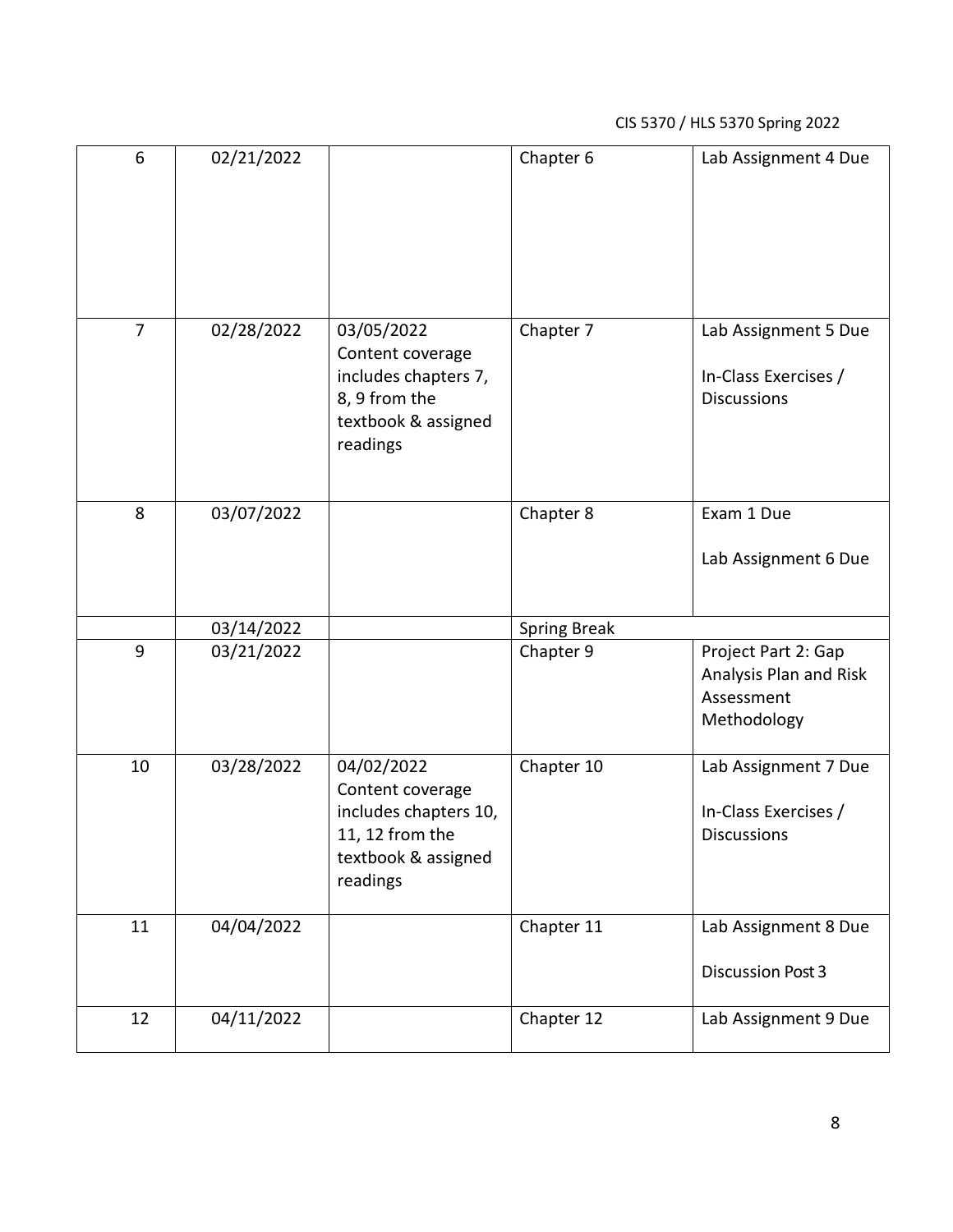#### CIS 5370 / HLS 5370 Spring 2022

| 13 | 04/18/2022 |                                                                                         | Chapter 13 | Project Part 3: System<br>Hardening and<br>Auditing |
|----|------------|-----------------------------------------------------------------------------------------|------------|-----------------------------------------------------|
| 14 | 04/25/2022 |                                                                                         | Chapter 14 | Discussion post 4 Due<br>Research Paper Due         |
| 15 | 05/02/2022 | 05/07/2022<br>Review chapters 13,<br>14, 15 from the<br>textbook & assigned<br>readings | Chapter 15 | Lab Assignment 10 Due                               |
| 16 | 05/09/2022 |                                                                                         |            | Final Exam                                          |

#### **Important University Dates:**

<https://www.tamuct.edu/registrar/academic-calendar.html>

# **TECHNOLOGY REQUIREMENTS AND SUPPORT**

#### **Technology Requirements**

#### **Technology Requirements**

This course will use the A&M-Central Texas Instructure Canvas learning management system. **We strongly recommend the latest versions of Chrome or Firefox browsers. Canvas no longer supports any version of Internet Explorer.**

Logon to A&M-Central Texas Canvas [https://tamuct.instructure.com/] or access Canvas through the TAMUCT Online link in myCT [https://tamuct.onecampus.com/]. You will log in through our Microsoft portal.

Username: Your MyCT email address. Password: Your MyCT password

#### **Canvas Support**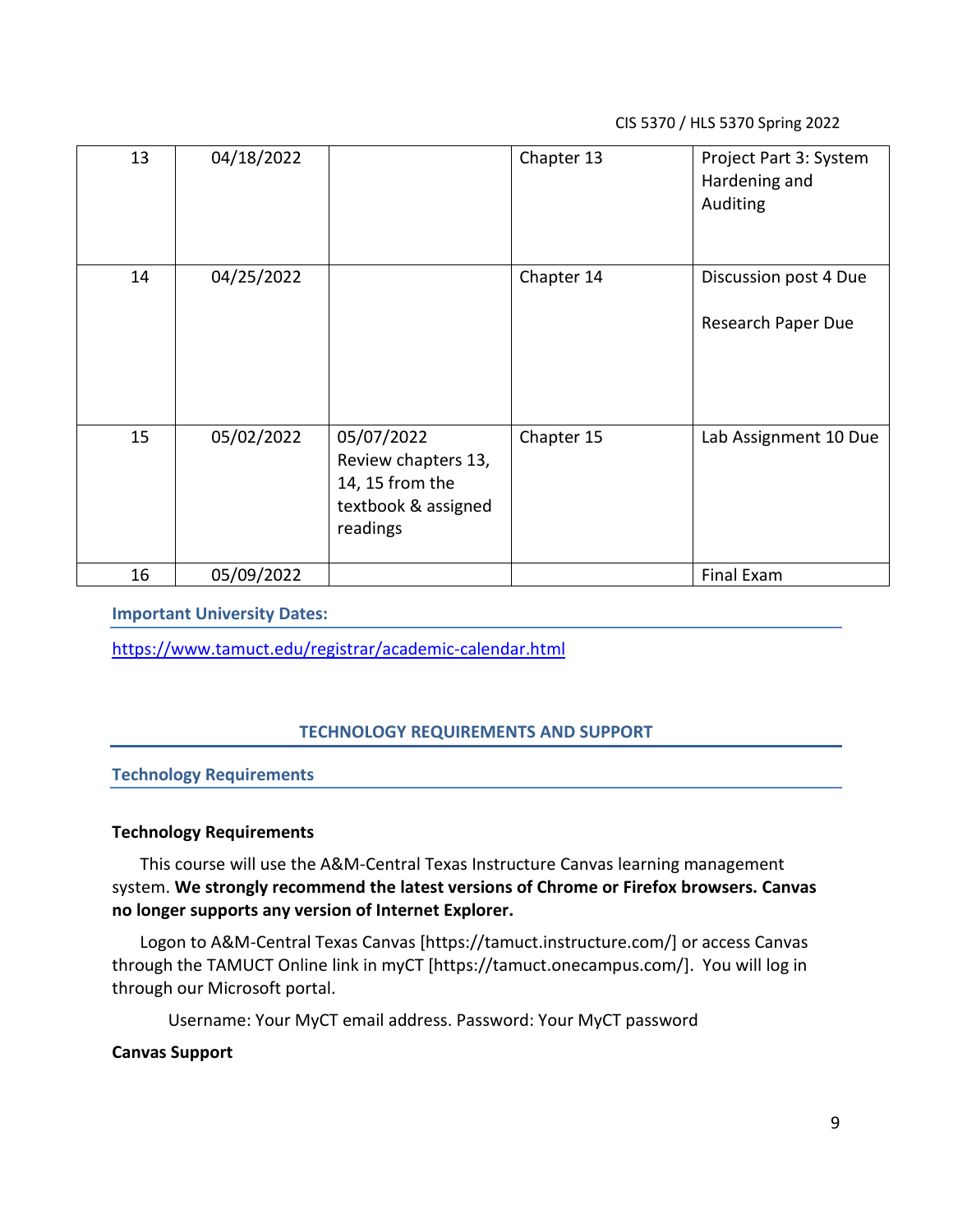Use the Canvas Help link, located at the bottom of the left-hand menu, for issues with Canvas. You can select "Chat with Canvas Support," submit a support request through "Report a Problem," or call the Canvas support line: 1-844-757-0953.

For issues related to course content and requirements, contact your instructor.

#### **Online Proctored Testing**

A&M-Central Texas uses Proctorio for online identity verification and proctored testing. This service is provided at no direct cost to students. If the course requires identity verification or proctored testing, the technology requirements are: Any computer meeting the minimum computing requirements, plus web camera, speaker, and microphone (or headset). Proctorio also requires the Chrome web browser with their custom plug in.

#### *Other Technology Support*

For log-in problems, students should contact Help Desk Central, 24 hours a day, 7 days a week

> Email: [helpdesk@tamu.edu](mailto:helpdesk@tamu.edu) Phone: (254) 519-5466 [Web Chat:](http://hdc.tamu.edu/) [http://hdc.tamu.edu] *Please let the support technician know you are an A&M-Central Texas student.*

# **UNIVERSITY RESOURCES, PROCEDURES, AND GUIDELINES**

#### *Drop Policy*

If you discover that you need to drop this class, you must complete the [Drop Request](https://dynamicforms.ngwebsolutions.com/casAuthentication.ashx?InstID=eaed95b9-f2be-45f3-a37d-46928168bc10&targetUrl=https%3A%2F%2Fdynamicforms.ngwebsolutions.com%2FSubmit%2FForm%2FStart%2F53b8369e-0502-4f36-be43-f02a4202f612) Dynamic Form through Warrior Web.

[https://dynamicforms.ngwebsolutions.com/casAuthentication.ashx?InstID=eaed95b9 f2be-45f3-a37d-

46928168bc10&targetUrl=https%3A%2F%2Fdynamicforms.ngwebsolutions.com%2FSubmit%2F Form%2FStart%2F53b8369e-0502-4f36-be43-f02a4202f612].

Faculty cannot drop students; this is always the responsibility of the student. The Registrar's Office will provide a deadline on the Academic Calendar for which the form must be completed. Once you submit the completed form to the Registrar's Office, you must go into Warrior Web and confirm that you are no longer enrolled. If you still show as enrolled, FOLLOW-UP with the Registrar's Office immediately. You are to attend class until the procedure is complete to avoid penalty for absence. Should you miss the drop deadline or fail to follow the procedure, you will receive an F in the course, which may affect your financial aid and/or VA educational benefits.

#### *Academic Integrity*

Texas A&M University-Central Texas values the integrity of the academic enterprise and strives for the highest standards of academic conduct. A&M-Central Texas expects its students,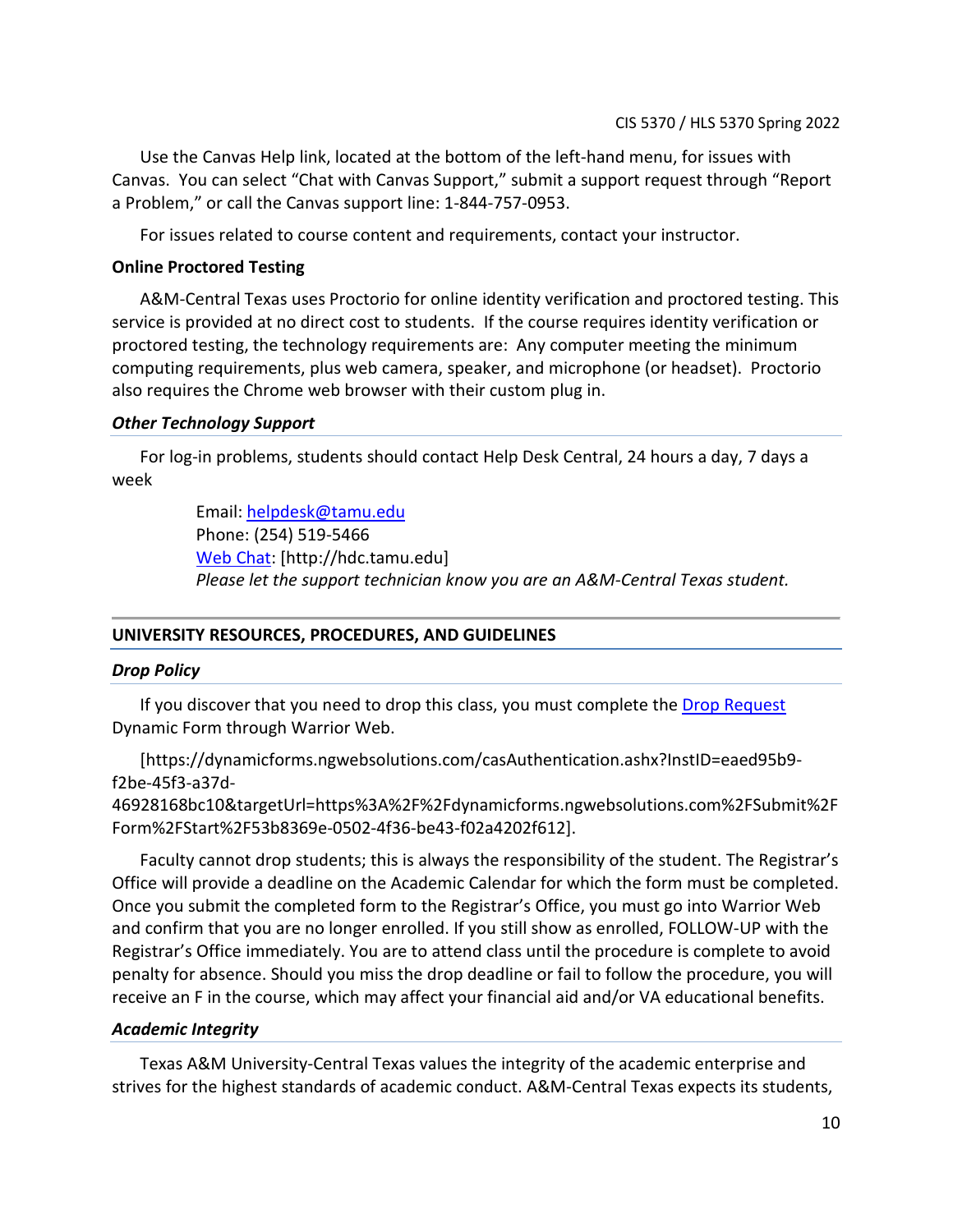faculty, and staff to support the adherence to high standards of personal and scholarly conduct to preserve the honor and integrity of the creative community. Any deviation by students from this expectation may result in a failing grade for the assignment and potentially a failing grade for the course. All academic misconduct concerns will be referred to the Office of Student Conduct. When in doubt on collaboration, citation, or any issue, please contact your instructor before taking a course of action.

For more [information](https://nam04.safelinks.protection.outlook.com/?url=https%3A%2F%2Fwww.tamuct.edu%2Fstudent-affairs%2Fstudent-conduct.html&data=04%7C01%7Clisa.bunkowski%40tamuct.edu%7Ccfb6e486f24745f53e1a08d910055cb2%7C9eed4e3000f744849ff193ad8005acec%7C0%7C0%7C637558437485252160%7CUnknown%7CTWFpbGZsb3d8eyJWIjoiMC4wLjAwMDAiLCJQIjoiV2luMzIiLCJBTiI6Ik1haWwiLCJXVCI6Mn0%3D%7C1000&sdata=yjftDEVHvLX%2FhM%2FcFU0B99krV1RgEWR%2BJ%2BhvtoR6TYk%3D&reserved=0) regarding the Student Conduct process, [https://www.tamuct.edu/student-affairs/student-conduct.html].

If you know of potential honor violations by other students, you may [submit](https://nam04.safelinks.protection.outlook.com/?url=https%3A%2F%2Fcm.maxient.com%2Freportingform.php%3FTAMUCentralTexas%26layout_id%3D0&data=04%7C01%7Clisa.bunkowski%40tamuct.edu%7Ccfb6e486f24745f53e1a08d910055cb2%7C9eed4e3000f744849ff193ad8005acec%7C0%7C0%7C637558437485262157%7CUnknown%7CTWFpbGZsb3d8eyJWIjoiMC4wLjAwMDAiLCJQIjoiV2luMzIiLCJBTiI6Ik1haWwiLCJXVCI6Mn0%3D%7C1000&sdata=CXGkOa6uPDPX1IMZ87z3aZDq2n91xfHKu4MMS43Ejjk%3D&reserved=0) a report, [https://cm.maxient.com/reportingform.php?TAMUCentralTexas&layout\_id=0].

# *Academic Accommodations*

At Texas A&M University-Central Texas, we value an inclusive learning environment where every student has an equal chance to succeed and has the right to a barrier-free education. The Warrior Center for Student Success, Equity and Inclusion is responsible for ensuring that students with a disability receive equal access to the university's programs, services and activities. If you believe you have a disability requiring reasonable accommodations, please contact the Office of Access and Inclusion, WH-212; or call (254) 501-5836. Any information you provide is private and confidential and will be treated as such.

For more information, please visit our **Access & Inclusion** Canvas page (log-in required) [https://tamuct.instructure.com/courses/717]

# *Important information for Pregnant and/or Parenting Students*

Texas A&M University-Central Texas supports students who are pregnant and/or parenting. In accordance with requirements of Title IX and related guidance from US Department of Education's Office of Civil Rights, the Dean of Student Affairs' Office can assist students who are pregnant and/or parenting in seeking accommodations related to pregnancy and/or parenting. Students should seek out assistance as early in the pregnancy as possible. For more information, please visit [Student Affairs](https://www.tamuct.edu/student-affairs/pregnant-and-parenting-students.html) [https://www.tamuct.edu/student-affairs/pregnantand-parenting-students.html]. Students may also contact the institution's Title IX Coordinator. If you would like to read more about thes[e requirements and guidelines](http://www2.ed.gov/about/offices/list/ocr/docs/pregnancy.pdf) online, please visit the website [http://www2.ed.gov/about/offices/list/ocr/docs/pregnancy.pdf].

Title IX of the Education Amendments Act of 1972 prohibits discrimination on the basis of sex and gender–including pregnancy, parenting, and all related conditions. A&M-Central Texas is able to provide flexible and individualized reasonable accommodation to pregnant and parenting students. All pregnant and parenting students should contact the Associate Dean in the Division of Student Affairs at (254) 501-5909 to seek out assistance. Students may also contact the University's Title IX Coordinator.

# *Tutoring*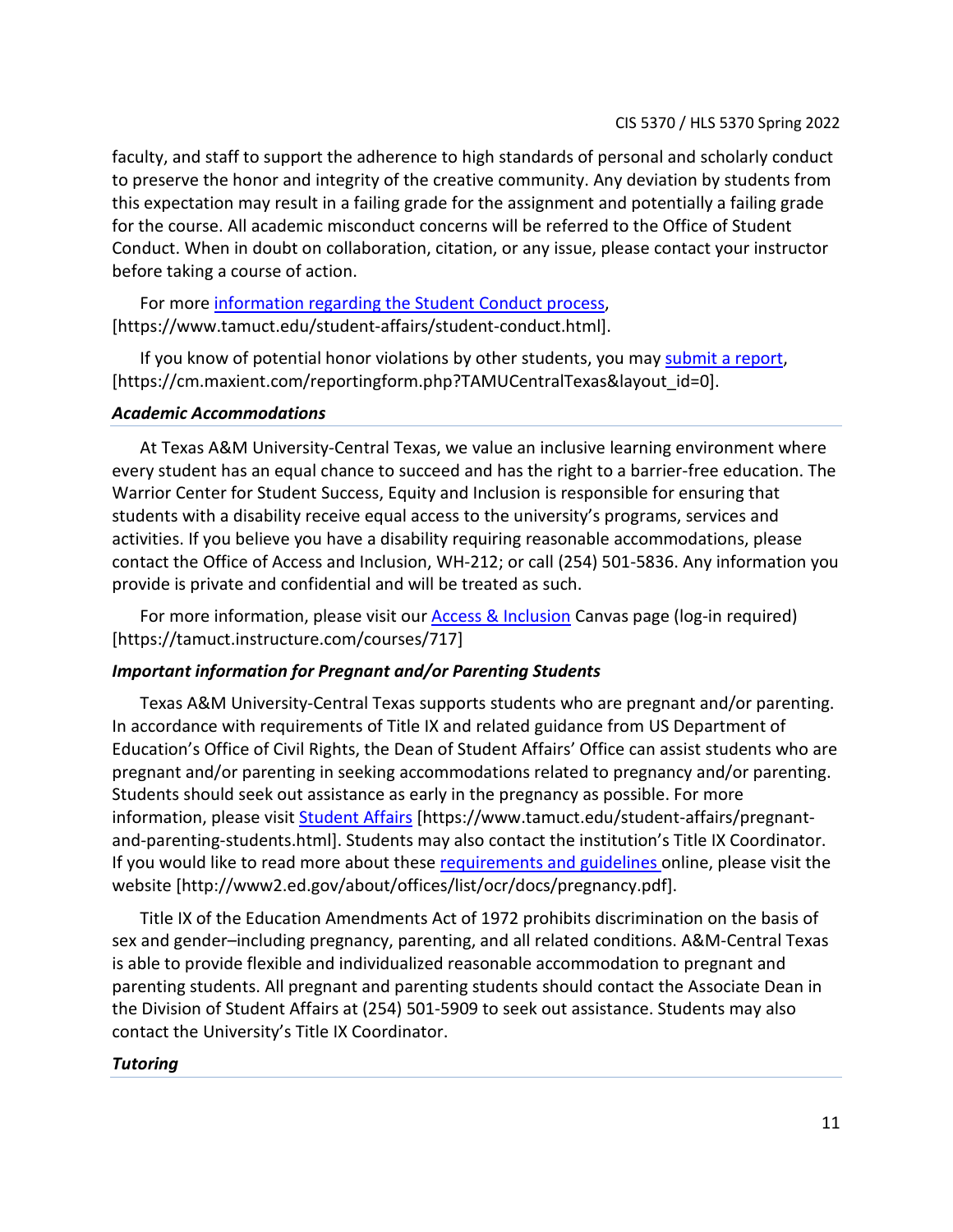Tutoring is available to all A&M-Central Texas students, both virtually and in-person. Student success coaching is available online upon request.

If you have a question, are interested in becoming a tutor, or in need of success coaching contact the Warrior Center for Student Success, Equity and Inclusion at (254) 501-5836, visit the Warrior Center at 212 Warrior Hall, or by emailing [WarriorCenter@tamuct.edu.](mailto:WarriorCenter@tamuct.edu)

To schedule tutoring sessions and view tutor availability, please visit Tutor [Matching](https://tutormatchingservice.com/TAMUCT) [Services](https://tutormatchingservice.com/TAMUCT) [https://tutormatchingservice.com/TAMUCT] or visit the Tutoring Center in 111 Warrior Hall.

Chat live with a remote tutor 24/7 for almost any subject from on your computer! Tutor.com is an online tutoring platform that enables A&M-Central Texas students to log in and receive online tutoring support at no additional cost. This tool provides tutoring in over 40 subject areas except writing support. Access Tutor.com through Canvas.

#### *University Writing Center*

University Writing Center: Located in Warrior Hall 416, the University Writing Center (UWC) at Texas A&M University–Central Texas (A&M–Central Texas) is a free service open to all A&M– Central Texas students. For the Spring 2022 semester, the hours of operation are from 10:00 a.m.-5:00 p.m. Monday thru Thursday in Warrior Hall 416 (with online tutoring available every hour as well) with satellite hours available online only Monday thru Thursday from 6:00-9:00 p.m. and Saturday 12:00-3:00 p.m.

Tutors are prepared to help writers of all levels and abilities at any stage of the writing process. While tutors will not write, edit, or grade papers, they will assist students in developing more effective composing practices. By providing a practice audience for students' ideas and writing, our tutors highlight the ways in which they read and interpret students' texts, offering guidance and support throughout the various stages of the writing process. In addition, students may work independently in the UWC by checking out a laptop that runs the Microsoft Office suite and connects to WIFI, or by consulting our resources on writing, including all of the relevant style guides. Whether you need help brainstorming ideas, organizing an essay, proofreading, understanding proper citation practices, or just want a quiet place to work, the UWC is here to help!

Students may arrange a one-to-one session with a trained and experienced writing tutor by making an appointment via [WCOnline](https://tamuct.mywconline.com/) [https://tamuct.mywconline.com/]. In addition, you can email Dr. Bruce Bowles Jr. at bruce.bowles@tamuct.edu if you have any questions about the UWC, need any assistance with scheduling, or would like to schedule a recurring appointment with your favorite tutor by making an appointment via [WCOnline](https://tamuct.mywconline.com/) [https://tamuct.mywconline.com/]. In addition, you can email Dr. Bruce Bowles Jr. at bruce.bowles@tamuct.edu if you have any questions about the UWC, need any assistance with scheduling, or would like to schedule a recurring appointment with your favorite tutor.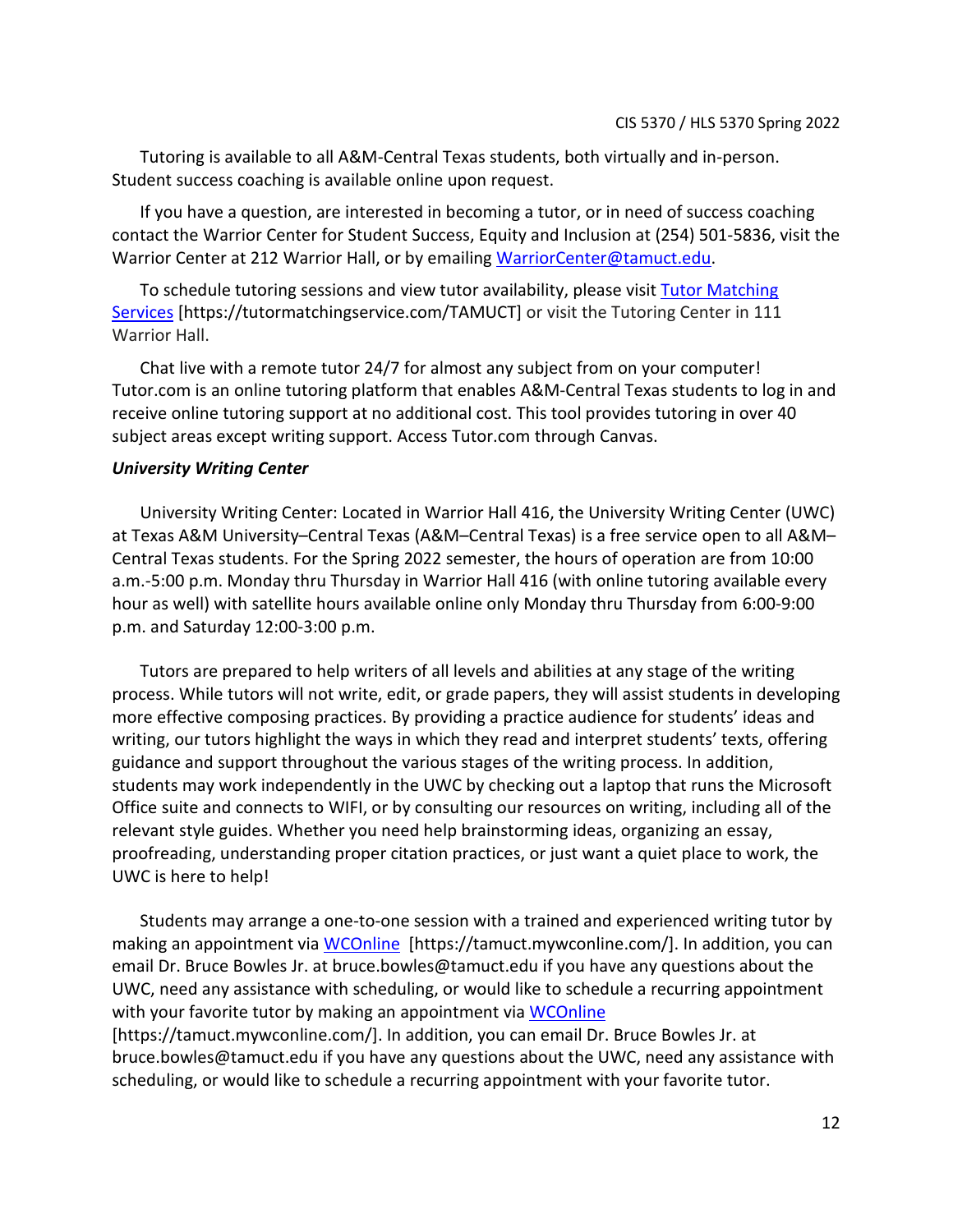#### *University Library*

The University Library provides many services in support of research across campus and at a distance. We offer over 200 electronic databases containing approximately 400,000 eBooks and 82,000 journals, in addition to the 96,000 items in our print collection, which can be mailed to students who live more than 50 miles from campus. Research guides for each subject taught at A&M-Central Texas are available through our website to help students navigate these resources. On campus, the library offers technology including cameras, laptops, microphones, webcams, and digital sound recorders.

Research assistance from a librarian is also available 24 hours a day through our online chat service, and at the reference desk when the library is open. Research sessions can be scheduled for more comprehensive assistance, and may take place virtually through WebEx, Microsoft Teams or in-person at the library. Schedule an [appointment](https://nam04.safelinks.protection.outlook.com/?url=https%3A%2F%2Ftamuct.libcal.com%2Fappointments%2F%3Fg%3D6956&data=04%7C01%7Clisa.bunkowski%40tamuct.edu%7Cde2c07d9f5804f09518008d9ab7ba6ff%7C9eed4e3000f744849ff193ad8005acec%7C0%7C0%7C637729369835011558%7CUnknown%7CTWFpbGZsb3d8eyJWIjoiMC4wLjAwMDAiLCJQIjoiV2luMzIiLCJBTiI6Ik1haWwiLCJXVCI6Mn0%3D%7C3000&sdata=KhtjgRSAw9aq%2FoBsB6wyu8b7PSuGN5EGPypzr3Ty2No%3D&reserved=0)

[here](https://nam04.safelinks.protection.outlook.com/?url=https%3A%2F%2Ftamuct.libcal.com%2Fappointments%2F%3Fg%3D6956&data=04%7C01%7Clisa.bunkowski%40tamuct.edu%7Cde2c07d9f5804f09518008d9ab7ba6ff%7C9eed4e3000f744849ff193ad8005acec%7C0%7C0%7C637729369835011558%7CUnknown%7CTWFpbGZsb3d8eyJWIjoiMC4wLjAwMDAiLCJQIjoiV2luMzIiLCJBTiI6Ik1haWwiLCJXVCI6Mn0%3D%7C3000&sdata=KhtjgRSAw9aq%2FoBsB6wyu8b7PSuGN5EGPypzr3Ty2No%3D&reserved=0) [https://tamuct.libcal.com/appointments/?g=6956]. Assistance may cover many topics, including how to find articles in peer-reviewed journals, how to cite resources, and how to piece together research for written assignments.

Our 27,000-square-foot facility on the A&M-Central Texas main campus includes student lounges, private study rooms, group work spaces, computer labs, family areas suitable for all ages, and many other features. Services such as interlibrary loan, TexShare, binding, and laminating are available. The library frequently offers workshops, tours, readings, and other events. For more information, please visit our Library [website](https://nam04.safelinks.protection.outlook.com/?url=https%3A%2F%2Ftamuct.libguides.com%2Findex&data=04%7C01%7Clisa.bunkowski%40tamuct.edu%7C7d8489e8839a4915335f08d916f067f2%7C9eed4e3000f744849ff193ad8005acec%7C0%7C0%7C637566044056484222%7CUnknown%7CTWFpbGZsb3d8eyJWIjoiMC4wLjAwMDAiLCJQIjoiV2luMzIiLCJBTiI6Ik1haWwiLCJXVCI6Mn0%3D%7C1000&sdata=2R755V6rcIyedGrd4Os5rkgn1PvhHKU3kUV1vBKiHFo%3D&reserved=0)

[http://tamuct.libguides.com/index].

#### **OPTIONAL POLICY STATEMENTS**

#### *A Note about Sexual Violence at A&M-Central Texas*

Sexual violence is a serious safety, social justice, and public health issue. The university offers support for anyone struggling with these issues. University faculty are mandated reporters, so if someone discloses that they were sexually assaulted (or a victim of Domestic/Dating Violence or Stalking) while a student at TAMUCT, faculty members are required to inform the Title IX Office. If you want to discuss any of these issues confidentially, you can do so through Student Wellness and Counseling (254-501-5955) located on the second floor of Warrior Hall (207L).

Sexual violence can occur on our campus because predators often feel emboldened, and victims often feel silenced or shamed. It is incumbent on ALL of us to find ways to actively create environments that tell predators we don't agree with their behaviors and tell survivors we will support them. Your actions matter. Don't be a bystander; be an agent of change. For additional information on campus policy and resources visit the [Title IX webpage](https://www.tamuct.edu/compliance/titleix.html) [\[https://www.tamuct.edu/compliance/titleix.html\]](https://www.tamuct.edu/compliance/titleix.html).

#### **Behavioral Intervention**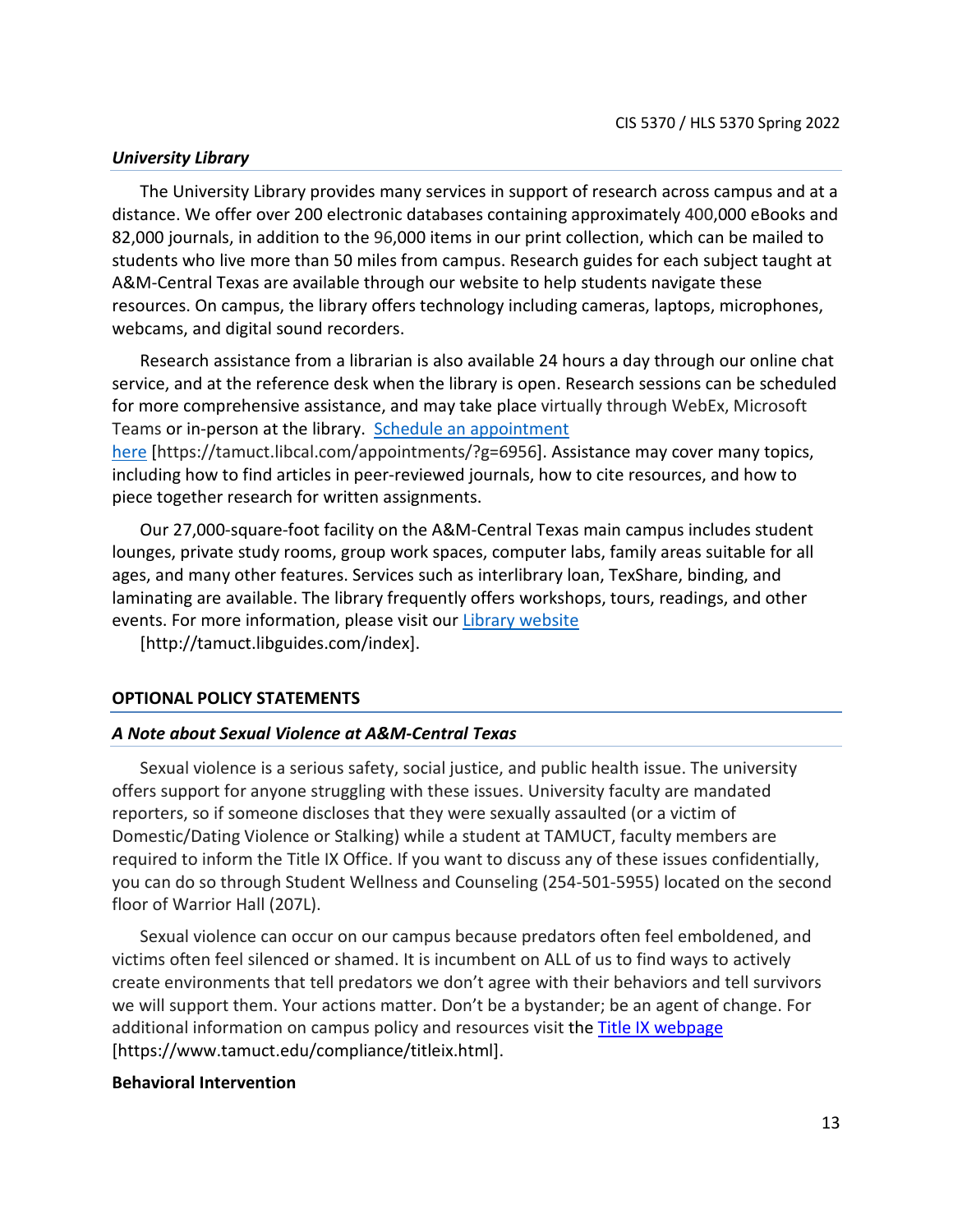Texas A&M University-Central Texas cares about the safety, health, and well-being of its students, faculty, staff, and community. If you are aware of individuals for whom you have a concern, please make a referral to the Behavioral Intervention Team. Referring your concern shows you care. You can complete the [referral](https://cm.maxient.com/reportingform.php?TAMUCentralTexas&layout_id=2) online

[https://cm.maxient.com/reportingform.php?TAMUCentralTexas&layout\_id=2].

Anonymous referrals are accepted. Please see the [Behavioral Intervention Team](https://www.tamuct.edu/bit) website for more information [https://www.tamuct.edu/bit]. If a person's behavior poses an imminent threat to you or another, contact 911 or A&M-Central Texas University Police at 254-501-5805.

#### **Instructor Policies**

The instructor reserves the right to make changes to this syllabus during the course of the semester for the benefit of the students. Any changes that effect grades or grading will be made in writing.

Instructor reserves the right to supplement the material presented in the text with additional material including handouts, oral presentations, industry articles, videos, research paper readings, case studies, power point presentations etc. for the benefit of the students

All work is submitted through Canvas and due on the specified due date/time. Work turned in after due date is considered *late*. 5 points will be deducted for each day the assignment is late. Special circumstances need to be discussed with me ahead of time when possible. Missed assignments, projects, and examinations will receive a grade of zero. Any work not submitted in the proper format is rejected and receives no credit.

Incidents of violations of academic integrity, such as plagiarism or turning in the work of others as your own work, will result in a cap on the maximum number of points that can be earned in this class. The cap will be 600 points resulting in a best case grade of "D" for the class. Students whose assignment contains plagiarized information i.e., failing to cite and reference the information source in properly applying APA formatting to citations and references, copying and /or using content from unauthorized sources etc. will receive a 0 for the assignment and possibly a referral to Student Affairs.

At all times in the class, please observe proper rules of netiquette in your oral and written communication and conduct yourself in a professional manner

**The Operation of the Online Course and Being an Online Student.** Online learning requires students to be very self-disciplined and demands regular and consistent participation in the class. Please read the document posted on Canvas on what makes a successful online student. Be sure you understand and are prepared to comply with all required class assignments and deadlines. If you are not able to comply, for any reason, you must contact me immediately.